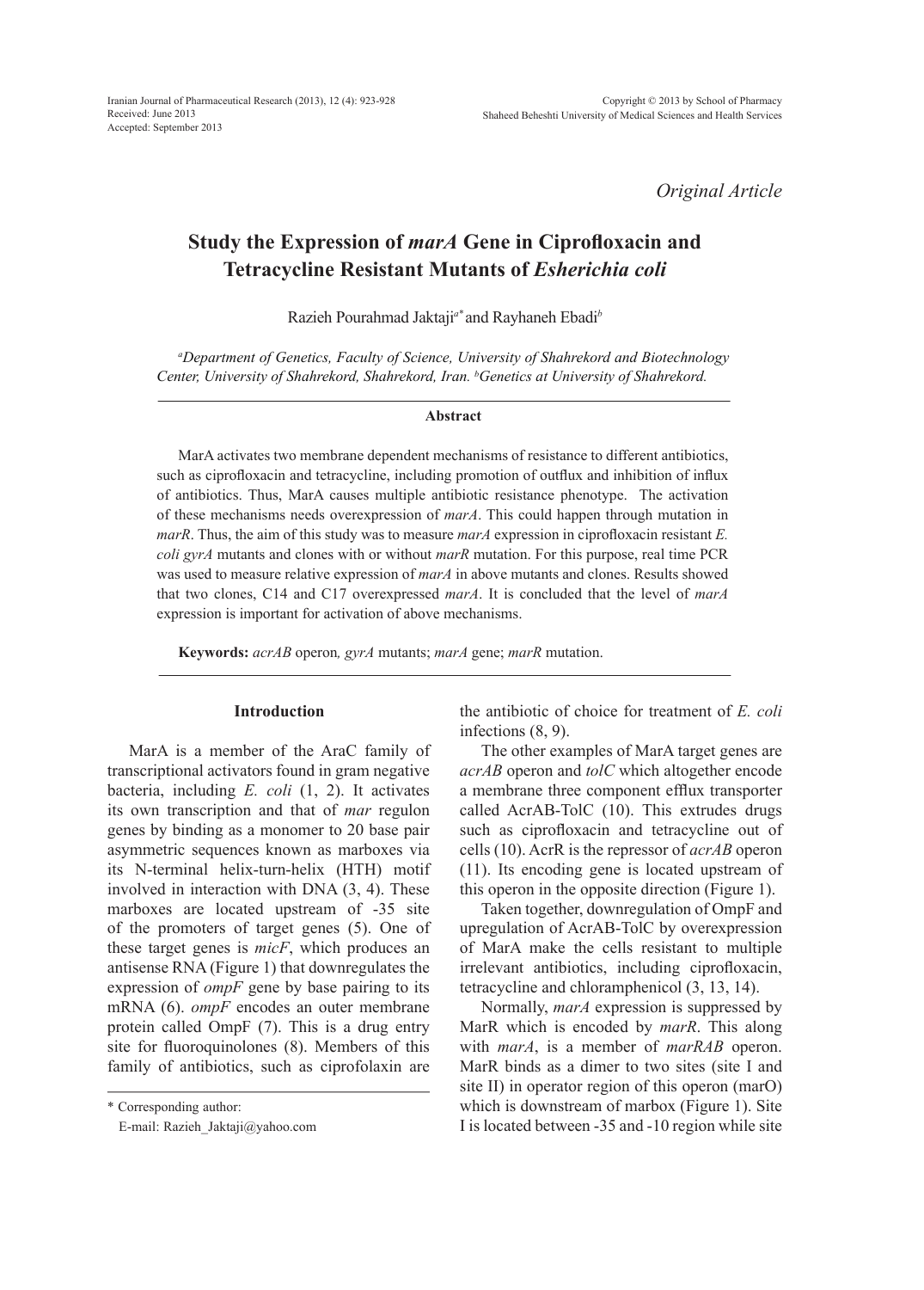

Figure 1. Operons and genes under the positive control of MarA and negative control of AcrR and MarR. Modified and adapted from Dzwokai (12).

II is near translation start site. Site I is important for repression as deletion of it leads to MDR phenotype (15). as determined in reads to  $M_{\rm D}$  represents its  $M_{\rm D}$ from the operator site of *marRAB* operon (16).

Attachment of different ligands, such as antibiotics to MarR repressor dissociates it from the operator site of *marRAB* operon (16). Then, binding of MarA to mar box activates the expression of *marRAB* operon (4, 5). Overexpression of *marA* could happen via mutations in *marR* (3, 15). In the previous study we described *gyrA* mutants with or without a mutation in *marR* (17). These mutants were ciprofloxacin and slightly tetracycline resistant. Their derivative clones posses intermediate levels of resistance to tetracycline (submitted for publication). To **Experimental**  understand whether or not *marA* overexpresses, the level of *marA* expression was measured by real time PCR in these mutants and clones. levels of restrictionrain repressor **a**issociates it from  $\sum_{i=1}^{\infty}$   $\sum_{i=1}^{\infty}$   $\sum_{i=1}^{\infty}$   $\sum_{i=1}^{\infty}$   $\sum_{i=1}^{\infty}$ nutants were cipronoxacin and

# **Experimental**

## *Antimicrobial agent and chemicals*

Tetracycline hydrochloride (Tc) was obtained from Sigma to induce MDR phenotype. Stock solution was 4 mg/mL.

## *Bacterial strain and mutants*

MG1655 was parent strain. *gyrA* mutants with or without a mutation in *marR* gene isolated in previous work (17) are listed in Table 1. As mentioned previously mutants W25, W26 and W49 were isolated from cultivation of wild type strain on LBA containing ciprofloxacin (18). Clones C6, C14 and C17 were derived from cultivation of above mutants on LBA agar in the presence of Tc (submitted for publication). It was explained that resistance to ciprofloxacin can be divided to three levels, including low levels of resistance (MIC:  $0.063$  to 1  $\mu$ g/mL), intermediate levels of resistance (MIC:  $1$  to 32  $\mu$ g/mL) and high levels of resistance (MIC:  $>32$ µg/mL) (19). Additionally, It was described that µg/mL) (19). Additionally, It was described that resistance to tetracycline can also be divided to resistance to tetracycline can also be divided to three levels, including low levels of resistance three levels, including low levels of resistance (MIC: 1 to 10  $\mu$ g/mL), intermediate levels of resistance (MIC:  $10$  to  $50 \mu g/mL$ ) and high levels of resistance (MIC:  $>50 \mu g/mL$ ) (20). Based on above definitions mutants have low to intermediate levels of resistance to ciprofloxacin and tetracycline. moneu previously mutants wz<sub>2</sub>, v  $W_{91}$  wild  $W_{91}$  wild  $W_{91}$  wild the wild the wild the wild the wild the wild the wild the wild the wild the wild the wild the wild the wild the wild the wild the wild the wild the wild the wild the wild the wild th was explained that resistance to eipre  $(mL)$  and high levels of resistance (M ee levels, including low levels of re-

# *Media*

LB broth (Merck) and LBA containing 1.5% agar (Merck) were used for cultivation of strain and mutants.

*Expression analysis of marA* Real time PCR was used to quantify gene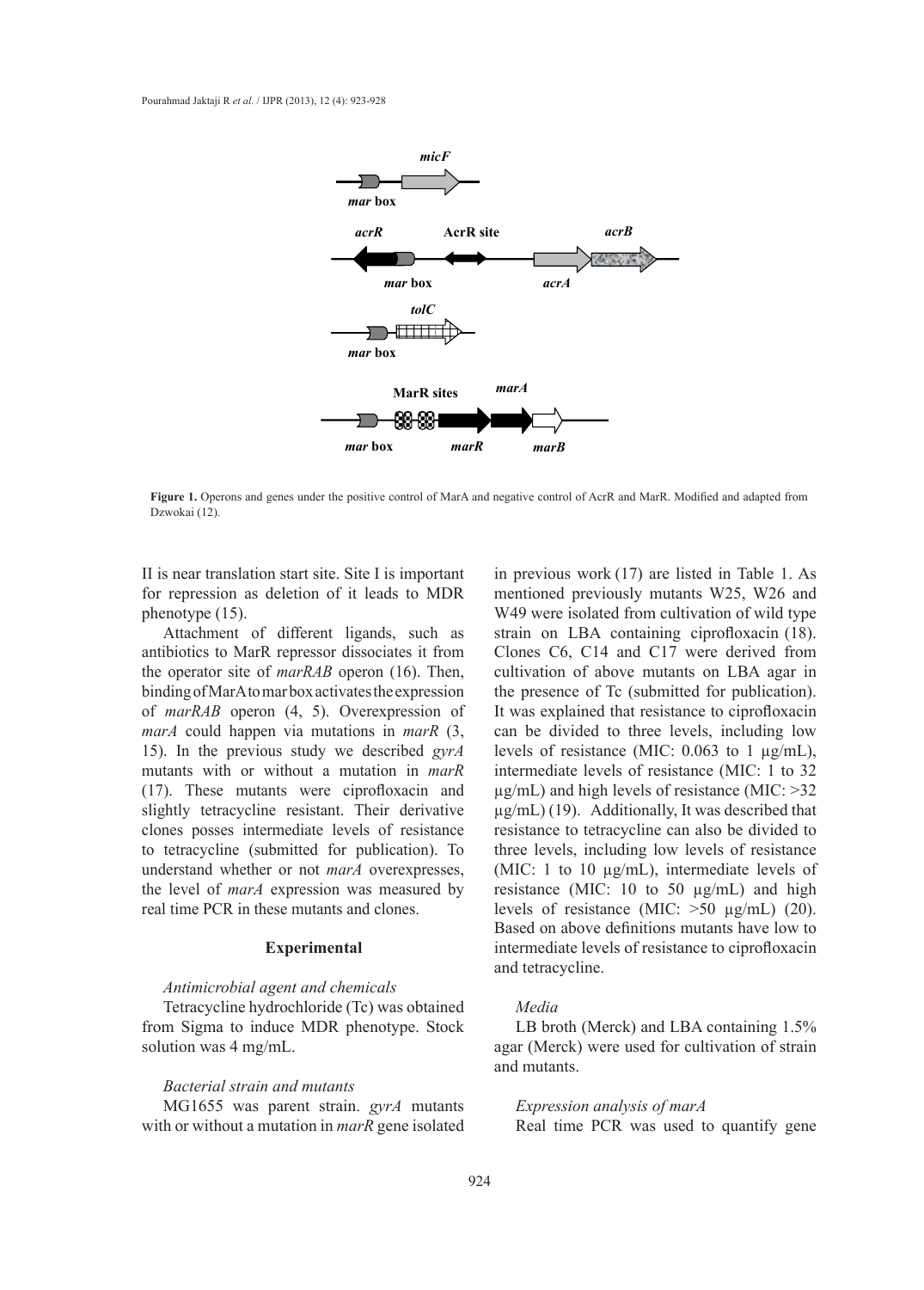| <b>Strain/Mutant/Clone</b> | <b>Relevant properties</b>                                                                                       | <b>MIC</b>          |                    |                               |
|----------------------------|------------------------------------------------------------------------------------------------------------------|---------------------|--------------------|-------------------------------|
|                            |                                                                                                                  | $Cip$ ( $\mu$ g/mL) | $Tc$ ( $\mu$ g/mL) | <b>Source/Reference</b>       |
| MG1655                     | Wild type                                                                                                        | 0.035               | 3                  | A gift from Prof. R. G. Lloyd |
| W <sub>25</sub>            | Wild type; $gyrA$ (Ser <sub>s3</sub> $\rightarrow$ Leu)<br>and <i>marR</i> (Met <sub>74</sub> $\rightarrow$ Thr) | 0.075               | $\overline{4}$     | (17, 18)                      |
| W <sub>26</sub>            | Wild type; $gyrA$ (Ser <sub>ex</sub> $\rightarrow$ Leu)                                                          | 0.075               | $\overline{4}$     | (17, 18)                      |
| W49                        | Wild type; gyrA and marOR (20)<br>bp duplication in operator)                                                    | 0.625               | $\overline{4}$     | (17, 18)                      |
| C <sub>6</sub>             | W25; selected on tetracycline<br>$(5 \mu g/ml)$                                                                  |                     | 45                 | Submitted for publication     |
| C14                        | W26; selected on tetracycline<br>$(5 \mu g/ml)$                                                                  |                     | 30                 | Submitted for publication     |
| C17                        | W49; selected on tetracycline<br>$(5 \mu g/ml)$                                                                  |                     | 30                 | Submitted for publication     |

#### **Table 1.** Bacterial strain and mutants.

Cip and Tc are abbreviations for ciprofloxacin and tertracycline, respectively.

expression of *marA* and *gapA* as housekeeping gene. Overnight cultures on LB broth were grown on LB broth plus 3 µg/mL Tc (except for wild type) at 37ºC with shaking at 150 rpm to midlogarithmic phase  $OD_{600}$  of 0.6), as described previously (13, 21). Before extraction of total RNA, each culture was stabilized by RNA protect bacterial reagent (Qiagen, Germany) and then pelleted by centrifugation (Sigma, Germany). RNA was extracted immediately after lysozyme-proteinase K digestion of bacteria using an RNeasy Mini Kit (Qiagen, Germany). Contaminating genomic DNA was digested by RNase-free DNase I (Fermentas, Life science research) according to the manufacturer's instruction (Fermentas, Life science research). RNA purity and concentration was estimated at  $OD_{260}$  by spectrophotometer (Ultrospec 1100, Amersham Pharmacia Biothech). Reverse transcription was conducted using the RevertAid Reverse Transcriptase kit (Fermentas, Life science research), random hexamer and Purified total RNA  $(2 \mu g)$ . The negative controls without reverse transcriptase were used to confirm the lack of contaminating DNA in the RNA samples. The cDNAs obtained from reverse transcription and negative controls were amplified by PCR reaction to first verify that negative controls do not produce PCR products and second to find the best annealing temperature for real time PCR. Then, diluted cDNA (2 µL of a 1:10), obtained from reverse transcriptase, were used to quantify the level of *marA* and *gapA* with specific primers as mentioned in Table 2 by real time PCR in a Rotor Gene 6000 thermocycler (Corbett Research, Australia) using a SYBR Green kit (Takara, Japan). Serial dilutions of *marA* and *gapA* cDNAs were used as standards in real time PCR reactions. Thermal cycling conditions were described previously (21). Relative gene expression was calculated using the efficiency method pfaffl (ratio of *marA* expression to *gapA* expression) (22). All data on *marA* expression are the average of triplicate analyses. The data were recorded as mean ± SD.

# *Statistical analysis*

Statistically significant differences in gene expression were determined by Student's t test (two paired samples, with two tailed distribution), using SPSS version 16 software.

# **Results**

As mutations used in this study harbor either or not a mutation in *marR*, it was possible that they increase *mar*A expression. All negative controls without reverse transcriptase did not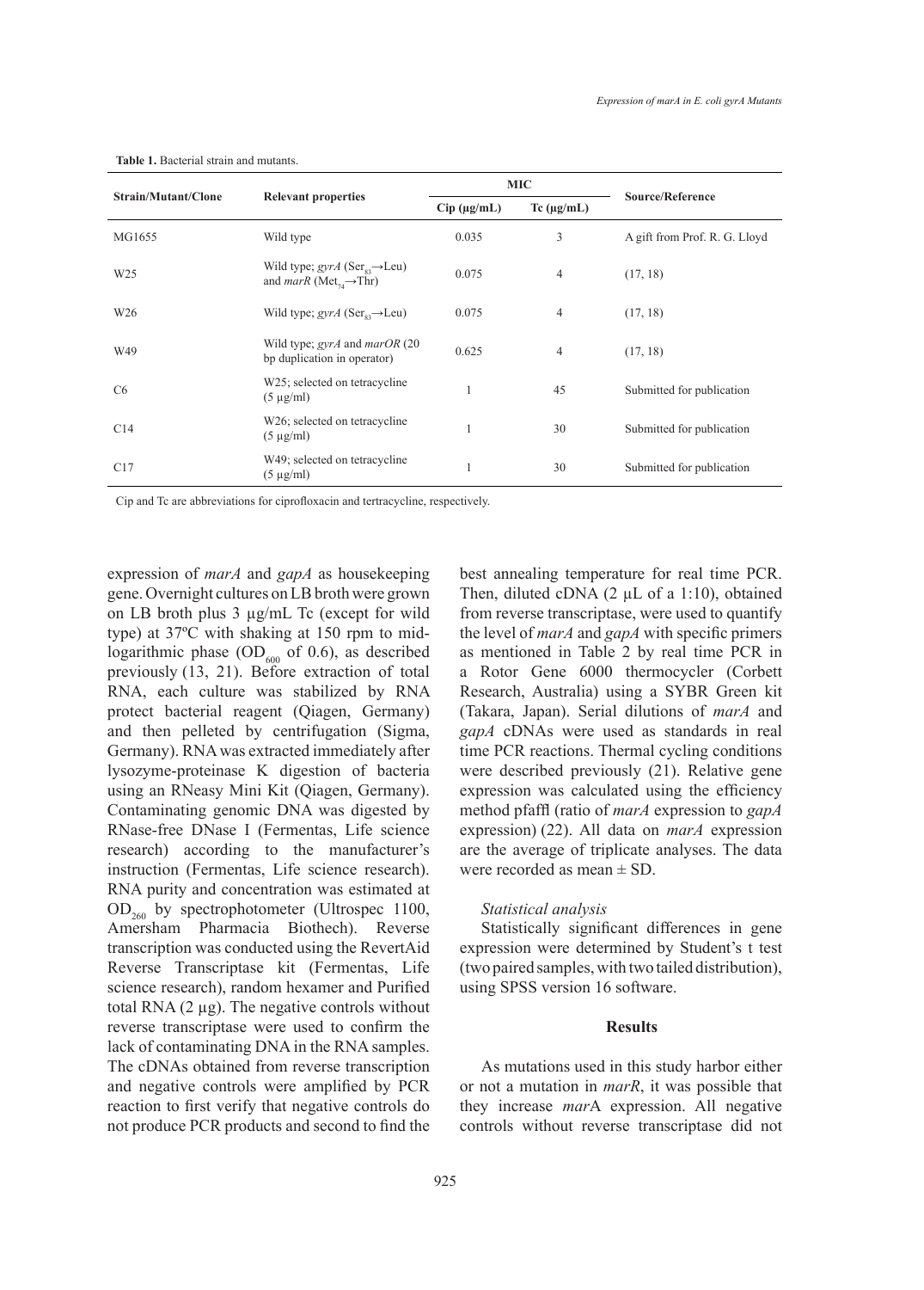*marA* CATAGCATTTTGGACTGGAT 187 (21)

| <b>Table 2.</b> List of primers. |                             |                         |           |
|----------------------------------|-----------------------------|-------------------------|-----------|
| Gene                             | Primer sequence (5'-3')     | Length of amplicon (bp) | Reference |
|                                  | CATAGCATTTTGGACTGGAT        | 187                     | (21)      |
| marA                             | <b>TACTTTCCTTCAGCTTTTGC</b> |                         |           |
|                                  | ACTTACGAGCAGATCAAAGC        |                         | (21)      |
| gapA                             | AGTTTCACGAAGTTGTCGTT        | 170                     |           |

From the curve of **Discussion** show bands on gel after PCR amplification and s gel electrophoresis. Thus, all RNA samples were purified and without DNA contamination. They purified and without DNA containmation. They were used for real time analysis. The suitable annealing temperature was 52<sup>°</sup>C as the result of gel electrophoresis following PCR reaction showed (Figure 2). Data derived from standard and mutants obtained were all RNA samples were well as the control of the control of the control of the control of the control of the control of the control of the control of t  $c_1$  and  $c_2$  and  $c_3$  in the state in the state of  $m$  and  $m$  showed that the efficiency of *marA* and *gapA* were 1.92 and 2.1,  $\frac{1}{2}$  and  $\frac{1}{2}$  and  $\frac{1}{2}$  and  $\frac{1}{2}$  and  $\frac{1}{2}$  and  $\frac{1}{2}$  and  $\frac{1}{2}$  and  $\frac{1}{2}$  and  $\frac{1}{2}$  and  $\frac{1}{2}$  and  $\frac{1}{2}$  and  $\frac{1}{2}$  and  $\$ respectively and coefficient of determination  $\binom{2}{3}$  of  $\binom{1}{4}$  and  $\binom{2}{3}$  and  $\binom{3}{4}$  and  $\binom{3}{4}$  and  $\binom{3}{4}$  and  $\binom{3}{4}$  and  $\binom{3}{4}$  and  $\binom{3}{4}$  and  $\binom{3}{4}$  and  $\binom{3}{4}$  and  $\binom{3}{4}$   $(r^2)$  of *marA* and *gapA* were 0.996 and 0.999, respectively. The melting curve of two genes showed just one major peak which indicates the showed just one major peak which mulcates the purity of samples. Figure 3 shows the melting curve of *marA*. The melting point of *marA* and  $\frac{1}{2}$ *gapA* was 86 degree centigrade. Figure 4 shows supply was so acgree comigrade. Tigare The was the amplification curve of *marA*. Cts (treshhold cycles) of control strain and mutants obtained from this figure and amplification curve of *gapA* showed in used to calculate relative marA expression. able 3 shows the *marA* relative *marA* expression.<br>Table 3 shows the *marA* relative expression in these mutants. The T-test analysis showed no used to calculate relative *marA* expression. curves of *marA* and *gapA* showed that the snowed just one major peak which inc  $\lim_{n \to \infty} a_n$  and  $\lim_{n \to \infty} a_n$  and  $\lim_{n \to \infty} a_n$  and  $\lim_{n \to \infty} a_n$ these mutants. The 1-test analysis si <sup>r</sup> annealing temperature was  $32 \text{ C}$  as the result respectively. The metung curve of two genes purity of *sampres*. Figure 5 shows the metung  $\frac{1}{2}$  shows the meaning and amplification curve of gap  $\frac{1}{2}$ rable 3 shows the *mark* relative expression in



**Figure 2.** Gel analysis of PCR product. Lane M and A contain **Figure 3.** Meltin Figure 3. Meltin  $\frac{1}{1}$  leader and mand PCP product respectively. 1 kb DNA ladder and *marA* PCR product, respectively. 1 kb DNA ladder and *marA* PCR product, respectively.

significant difference between wild type and original mutants for expression of *marA* (p  $<$  0.05). The reason for this result may due to S 0.05). The reason for this result hay due to low level of resistance to Tc. However, for two rever of resistance to Te. However, for two clones (C14 and C17) this comparison showed  $\text{eaction}$  significant difference ( $p < 0.05$ ). significant unterlefted between what type and  $\epsilon$  $f(x) = \frac{f(x)}{f(x)}$  of  $f(x) = \frac{f(x)}{f(x)}$  of  $f(x) = \frac{f(x)}{f(x)}$ these mutation of  $(1 + \text{and } 1)$  and  $(1 + \text{on } 6)$  and  $(1 + \text{on } 6)$ 

# original mutants for expression of *marA* (p  $D$  is cussion

nu 2.1,<br>ination MarA regulates two membrane dependent 0.999, mechanisms of resistance to fluoroquinolones genes and also other structurally irrelevant antibiotics genes and also offer structurity increasing antibiotics ites the (14). These mechanisms cause multiple antibiotic melting resistance phenotype and mainly associated to  $rA$  and decreased entrance of antibiotics because of low synthesis of OmpF and extrusion of drugs via by national of  $AcrAB-TolC pump (14)$ . low level of resistance to Tc. However, for two **Discussion** water regulates two including dependent  $\frac{1}{\sqrt{1-\frac{1}{\sqrt{1-\frac{1}{\sqrt{1-\frac{1}{\sqrt{1-\frac{1}{\sqrt{1-\frac{1}{\sqrt{1-\frac{1}{\sqrt{1-\frac{1}{\sqrt{1-\frac{1}{\sqrt{1-\frac{1}{\sqrt{1-\frac{1}{\sqrt{1-\frac{1}{\sqrt{1-\frac{1}{\sqrt{1-\frac{1}{\sqrt{1-\frac{1}{\sqrt{1-\frac{1}{\sqrt{1-\frac{1}{\sqrt{1-\frac{1}{\sqrt{1-\frac{1}{\sqrt{1-\frac{1}{\sqrt{1-\frac{1}{\sqrt{1-\frac{1}{\sqrt{1-\frac{1}{\sqrt{1-\frac{1}{\sqrt{1-\frac{1$ 

ined Mormally, the expression of MarA encoded by *marA*, is inhibited by MarR repressor (4). ession. However, mutation in its encoding gene,  $mark$ ,  $\frac{1}{100}$ sion in alleviates this suppression  $(15)$ . In the previous  $r_{\text{end}}$  and  $r_{\text{end}}$  are viately and suppression (15). In the previous ved no study, it was revealed that some *gyrA* mutants with different MIC for ciprofloxacin had either with different MIC for Ciprofioxacin had entier<br>or not a mutation in *marR* (17). These mutants and their derivative clones were more or less ved no study, it was revealed that and their derivative elones by *main*, is inhibited by widin repressor  $(4)$ .  $\frac{1}{2}$  and  $\frac{1}{2}$  and  $\frac{1}{2}$  and  $\frac{1}{2}$  and  $\frac{1}{2}$  and  $\frac{1}{2}$  and  $\frac{1}{2}$  and  $\frac{1}{2}$  and  $\frac{1}{2}$  and  $\frac{1}{2}$  and  $\frac{1}{2}$  and  $\frac{1}{2}$  and  $\frac{1}{2}$  and  $\frac{1}{2}$  and  $\frac{1}{2}$  and  $\frac{1}{2}$  a study, it was revealed that some  $gy/A$  ind or not a mutation in *mark*  $(1)$ . These mutatis and their derivative clones were more or ress



**Figure 3.** Melting curves of *marA* in wild type and mutants. ّ**Figure 3.** Melting curves of *marA* in wild type and mutants. The yellow color curve belongs to wild type and other colored curves belong to mutants. **Figure 3.** Melling curves of *marA* in wild type and multimes.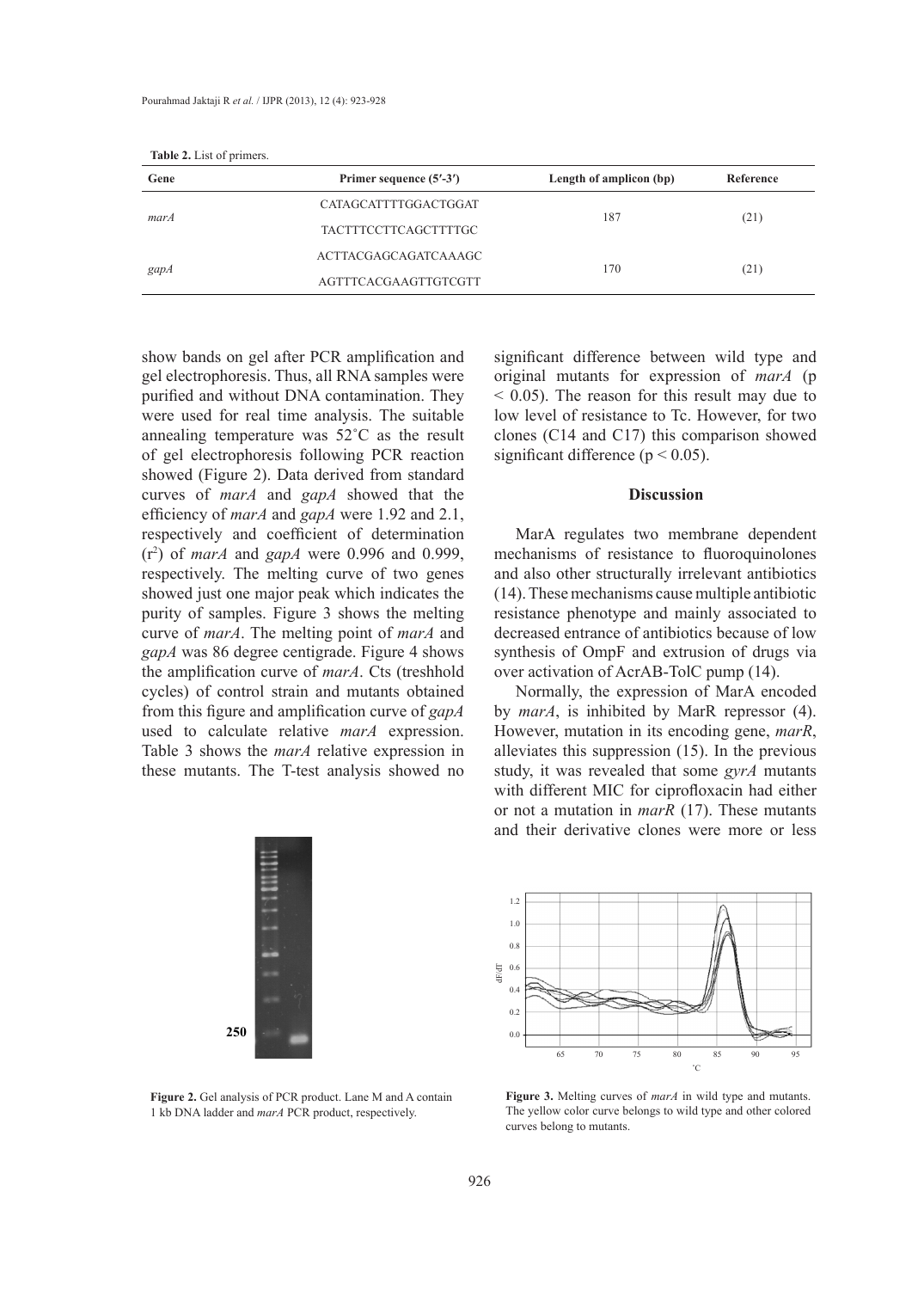

**Figure 4.** Amplification curves of *marA* in wild type and mutants. The pale blue curve belongs to wild type and other colored curves belong to mutants. **Figure 4.** Amplification curves

contribution of MarA regulator to ciprofloxacin and tetracycline resistance, the level of *marA* expression was measured by real time PCR in these  $gyrA$  mutants and clones. these *gyrA* mutants and clones.

It was shown that the binding of ligands, such It was shown that the binding of ligands, such as Tc to MarR leads to dissociation of MarR from the operator site of this operon  $(16)$ . The finding that none of original mutants especially those with mutations in *marOR* overexpresses *marA* may imply that occurrence of mutation in *marR* is not enough by itself to eliminate those with mutations in *marOR* overexpresses<br>*marA* may imply that occurrence of mutation<br>in *marR* is not enough by itself to eliminate<br>MarR repression and complete derepression of *marRAB* operon still needs long exposure to Tc.

On the other hand, it was found that clones C14 and C17 with lower MIC for Tc than clone C14 and C17 with lower MIC for Tc than clone C6 (Table 1) had *marA* overexpression. This may imply that besides the exposure to Tc, the genetic background is also important for induction of *marRAB* operon. However, it was found that C14 and C17 could not overexpress *acrA* and *micF* (submitted for publication). background is also important for induction of *marRAB* operon. However, it was found that C14 and C17 could not overexpress *acrA* and *micF* (submitted for publication).

The finding that clone C17 with mutation in operator site of *marRAB* operon could in operator site of *marRAB* operon could overexpress *marA* is consistent with previous finding obtained for this type of mutation (15). Also it was shown that the replacement of Met with another hydrophobic amino acid (Ile) could with another hydrophobic amino acid (Ile) could cause *marA* overexpression (23). However, the finding that C6 could not overexpress marA reveals that substitution of hydrophobic amino reveals that substitution of hydrophobic amino acid (Met) with hydrophilic one (Thr) at codon 74 may not provide suitable change for dissociation may not provide suitable change for dissociation<br>of MarR from DNA at first and further induction

**Table 3.** Relative expression of *marA* in wild type (MG1655) and mutants as determined by real time PCR.

| <b>Table 3.</b> Relative expression of <i>marA</i> in wild type (MG1655)<br>and mutants as determined by real time PCR. |                            |  |  |  |
|-------------------------------------------------------------------------------------------------------------------------|----------------------------|--|--|--|
| Strain/mutant/clone                                                                                                     | <b>Relative expression</b> |  |  |  |
| Wild type (MG1655)                                                                                                      | $1 \pm 0$                  |  |  |  |
| W25                                                                                                                     | $0.9 \pm 0.04$             |  |  |  |
| W <sub>26</sub>                                                                                                         | $0.92 \pm 0.02$            |  |  |  |
| W49                                                                                                                     | $0.956 \pm 0.02$           |  |  |  |
| C6                                                                                                                      | $0.97 \pm 0.015$           |  |  |  |
| C14                                                                                                                     | $2.83 \pm 0.05$            |  |  |  |
| C17                                                                                                                     | $3.21 \pm 0.04$            |  |  |  |
| Expression relative to MG1655, mean values from three inde-                                                             |                            |  |  |  |

Expression relative to MG1655, mean values from three independent experiments. Figures are the ratio of gene expression between the target gene (*marA*) and the reference gene (*gapA*). An effect on gene expression was considered significant when the corresponding ratios were  $> 2$  or  $< 0.6$  with a p- value of less than 0.05. colored curves belong to mutants.<br>
pendent experiments. Figures are the ratio of gene expression<br>
between the target gene (*marA*) and the reference gene (*gapA*).<br>
An effect on gene expression was considered significant

# with Tc is needed for complete depression.

In the parallel studies it was found W26 and its clone C14 had a mutation in *acrR* gene encoding AcrR repressor of *acrAB* operon (submitted for In the parallel studies it was found W26 and its<br>clone C14 had a mutation in  $acrR$  gene encoding<br>AcrR repressor of  $acrAB$  operon (submitted for<br>publication). This mutation caused alteration of Arg to Cys which was shown to increase the of Arg to Cys which was shown to increase the expression of *acrB* (11). However, W26 and C14 did not enhance the expression of *acrA* (submitted for publication). This is confirmed by another finding that W26 and C14 could not tolerate cyclohexane (17 & submitted for publication). It was shown that overexpression of *acrAB-tolC* is necessary for cyclohexane tolerance (24). tolerance (24). (submitted for publication). This is confirmed<br>by another finding that W26 and C14 could<br>not tolerate cyclohexane (17 & submitted for<br>publication). It was shown that overexpression

Moreover, overexpression of *acrAB* and *micF* was reported either in mutants with higher MIC for Tc or in the presence of higher concentration for Tc or in the presence of higher concentration of Tc. It was shown that providing these situations caused more *marA* overexpression (21).

Taken together, it is suggested that overexpression of *acrAB* operon and *micF* is not just dependent on overexpression of *marA*. The level of *marA* overexpression is also important for activation of *acrAB* operon and *micF*. This for activation of *acrAB* operon and *micF*. This is consistent with the findings of previous work that showed the extent to which genes of the *marA* regulon are activated is a function of MarA concentration (25). Higher levels of *marA* overexpression might gain in clones with the overexpression might gain in clones with the same genetic background and higher MIC for tetracycline. Taken together, it is suggested that overexpression of *acrAB* operon and *micF* is not just dependent on overexpression of *marA*. The